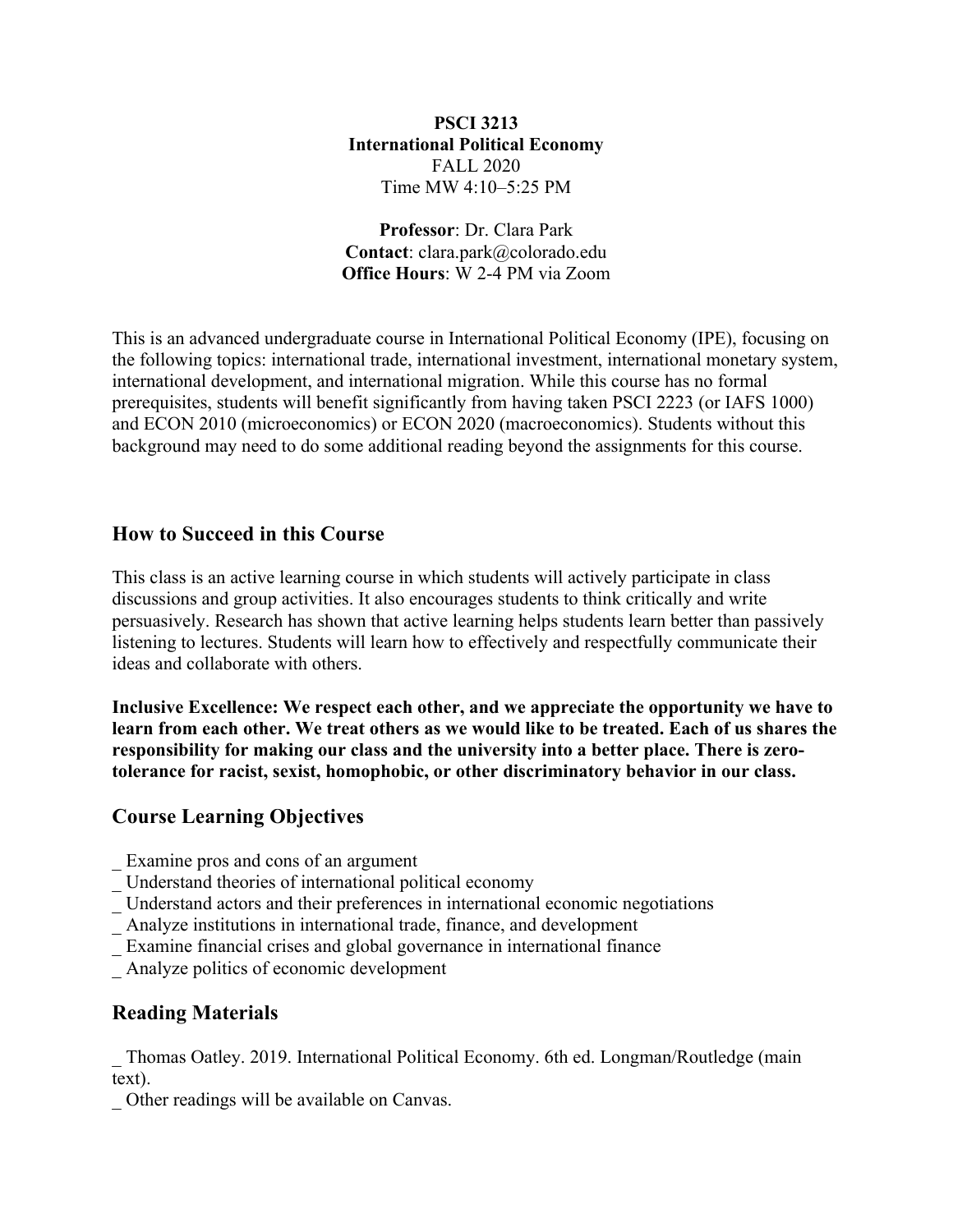# **Course Requirements and Grade Policy**

The course will mix lecture with group discussion. As the grading policy below indicates, class participation is very important.

# **Grading Policy:**

- 1. Midterm (20%) Oct. 14
- 2. Final Exam (25%) TBD. Check CU Portal
- 3. Book Review (10%) Sept. 25
- 4. Short paper (15%) Nov. 6
- 5. Participation & Quizzes (30%)

(a) Discussion questions and participation  $(10\%)$  – you will sign up for four class sessions and post a discussion question to Canvas by **Sunday 9 PM** before your respective class. (b) Group work during class (10%) (c) Quizzes(10%)

# **Assignments**

### **Exams**

There will be one mid-term exam and one final exam. The exam is expected to take an hour to an hour and half. Allowing for additional time with technology, you will have three hours within the 48 hour window set in the schedule below. Because you have 48 hours, no late submissions will be accepted. Start early! Final exam will follow the Final Examination Policy and schedule set by the University.

The exams are open-book essay exams; however, you must submit your own work and must not consult anyone. You will cite sources for ideas that are not your own. If you collude or plagiarize, you will receive a 0 for the assignment and further disciplinary action per CU Honor Code.

## **Book Review**

You will write a book review of 1500 words from a list of selected books (on Canvas). Please summarize and analyze the argument and evidence, and provide your own response to the book. You can compare and contrast with other readings from the class as well. More information on this assignment will be available on Canvas.

## **Short paper**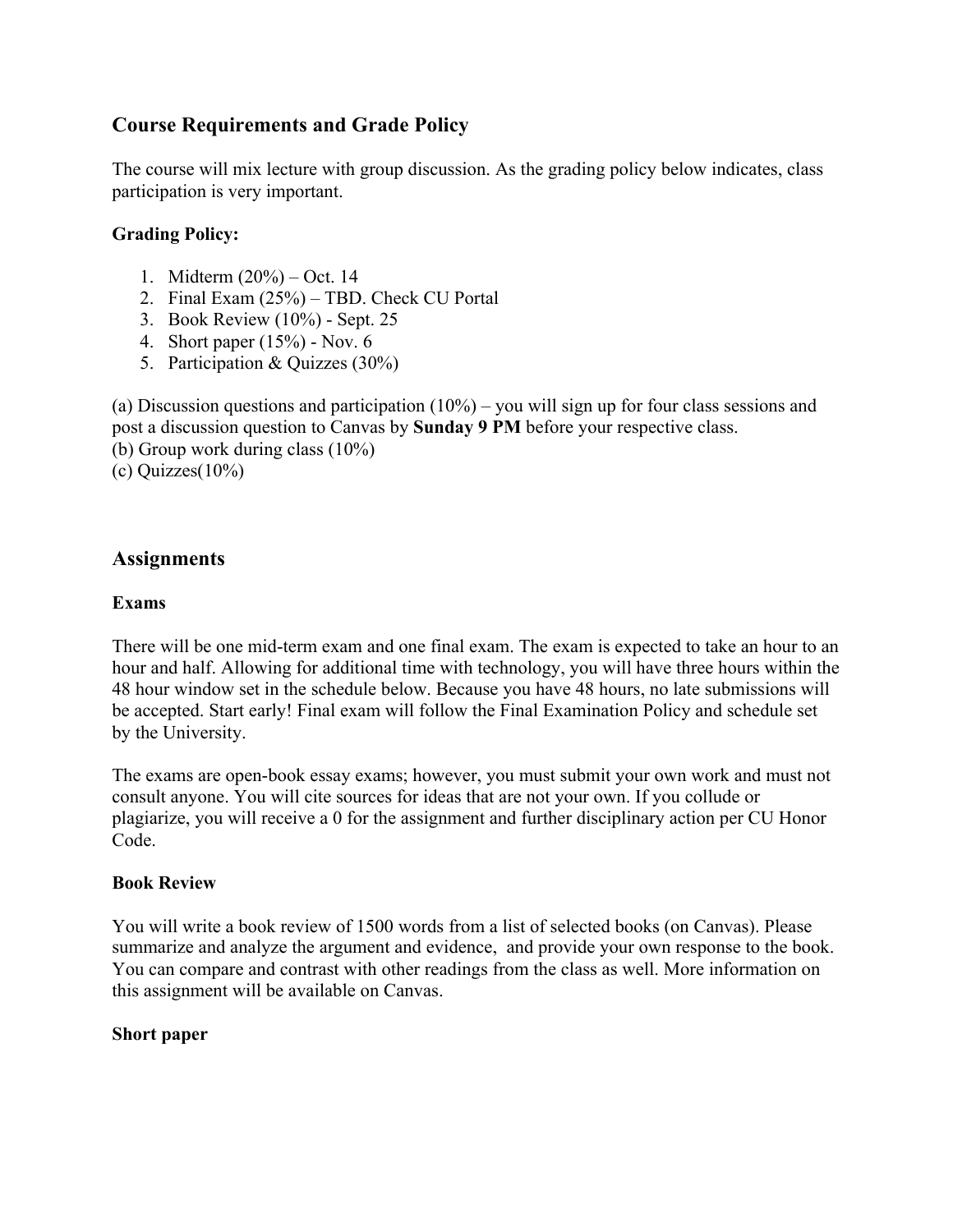You will write a short paper of 1500 words on an assigned prompt from lectures and readings. They are due (**Nov. 6**) one week after the paper topic is assigned (**Oct. 30**). More information on this assignment will be available on Canvas.

# **Discussion, Participation & Quizzes**

Participation is comprised of three main components: group work, discussion questions, and quizzes.

- Discussion Question: You will sign up for four classes in which you will submit a discussion question to Canvas by **Sunday 9 PM** before your respective class. You can change these slots to days with available slots. I would advise you to get these in early.

- Group work: There will be group work (discussion and worksheets) in breakout rooms. You will take a role of a facilitator, recorder, and reporter. You will take each role at least twice.

- Quizzes: There will also be quizzes during class to test your comprehension. I will drop two lowest grades at the end of the semester.

**Participation Make-Up:** If you miss a class, you can make up in-class participation with a 500 word-memo on class readings in addition to any class worksheet handed out that day (available on Canvas). These memos will not be accepted throughout the semester but only on Monday, **Dec. 2**. The submission box will be open for 24 hours on Dec. 2 between 12:00 AM-11:59 PM (MST). It is your responsibility to schedule this date in your calendar and submit appropriate assignments. No early or late submission will be accepted.

# **Grading Policies**

You must complete all course requirements laid out above to receive a non-failing grade in the course. **All assignments must be submitted to Canvas. No email submission will be accepted.**

- Here is my numerical grade scale: A 100-94, A- 90-93, B+ 87-89, B 83-86, B- 80-82, C+ 77- 79, C

73-76, C- 70-72, D+ 67-69, D 63-66, D- 60-62, F below 60

- **Do not plagiarize**. You must always cite other people's work—whether it be factual information, arguments, or opinion. You must use quotation marks and provide proper citations when you use exact words of another author. You also need to cite an author whose argument you summarize or paraphrase in your papers. Your papers must provide citations and a list of references for the sources of facts you use in them.

To copy text or ideas from another source without appropriate reference is plagiarism and will result in a failing grade for your assignment and usually further disciplinary action by CU Honors Council.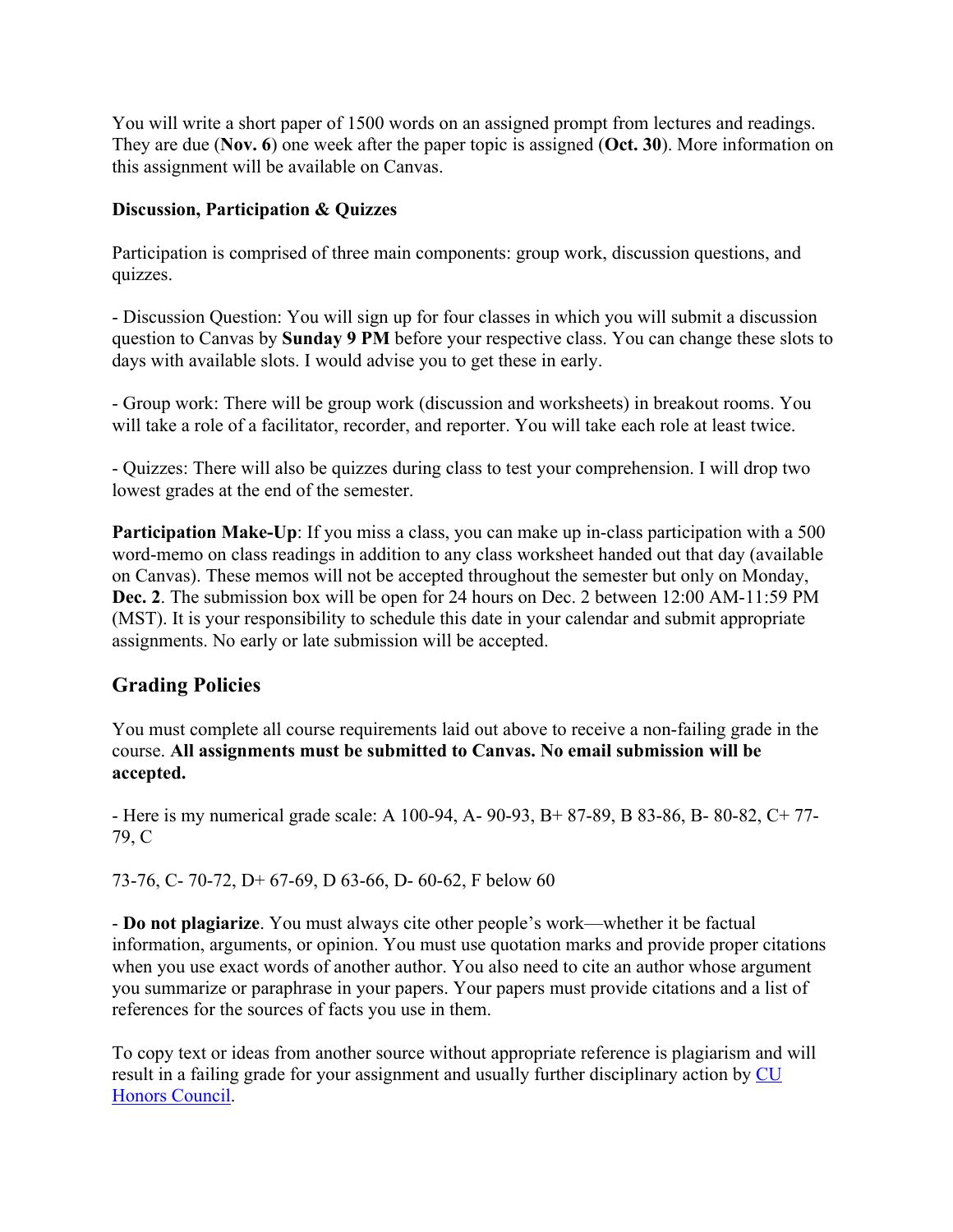- Regrading Policy: If you have a grade complaint for your exams, you must submit a written grade grievance to me. You must wait at least 48 hours before submitting a grade grievance, and must submit it within four days (96 hours) of receiving the graded exam. This formal grade grievance must address why you believe you were unfairly graded, with specific details and supporting evidence along with the original graded exam. Once you file a formal grade grievance to me, **I will regrade the** *entire* **exam. Keep in mind that after regrading your grade may be lower than the one you received initially**. If this process cannot resolve the matter, I will address any further grievances according to the College Policy on Grade Appeals.

# **University Policies**

# **Classroom Behavior**

Both students and faculty are responsible for maintaining an appropriate learning environment in all instructional settings, whether in person, remote or online. Those who fail to adhere to such behavioral standards may be subject to discipline. Professional courtesy and sensitivity are especially important with respect to individuals and topics dealing with race, color, national origin, sex, pregnancy, age, disability, creed, religion, sexual orientation, gender identity, gender expression, veteran status, political affiliation or political philosophy. For more information, see the policies on classroom behavior and the Student Code of Conduct.

# **Requirements for COVID-19**

As a matter of public health and safety due to the pandemic, all members of the CU Boulder community and all visitors to campus must follow university, department and building requirements, and public health orders in place to reduce the risk of spreading infectious disease. Required safety measures at CU Boulder relevant to the classroom setting include:

- maintain 6-foot distancing when possible,
- wear a face covering in public indoor spaces and outdoors while on campus consistent with state and county health orders,
- clean local work area,
- practice hand hygiene,
- follow public health orders, and
- if sick and you live off campus, do not come onto campus (unless instructed by a CU Healthcare professional), or if you live on-campus, please alert CU Boulder Medical Services.

Students who fail to adhere to these requirements will be asked to leave class, and students who do not leave class when asked or who refuse to comply with these requirements will be referred to Student Conduct and Conflict Resolution. For more information, see the policies on COVID-19 Health and Safety and classroom behavior and the Student Code of Conduct. If you require accommodation because a disability prevents you from fulfilling these safety measures, please see the "Accommodation for Disabilities" statement on this syllabus.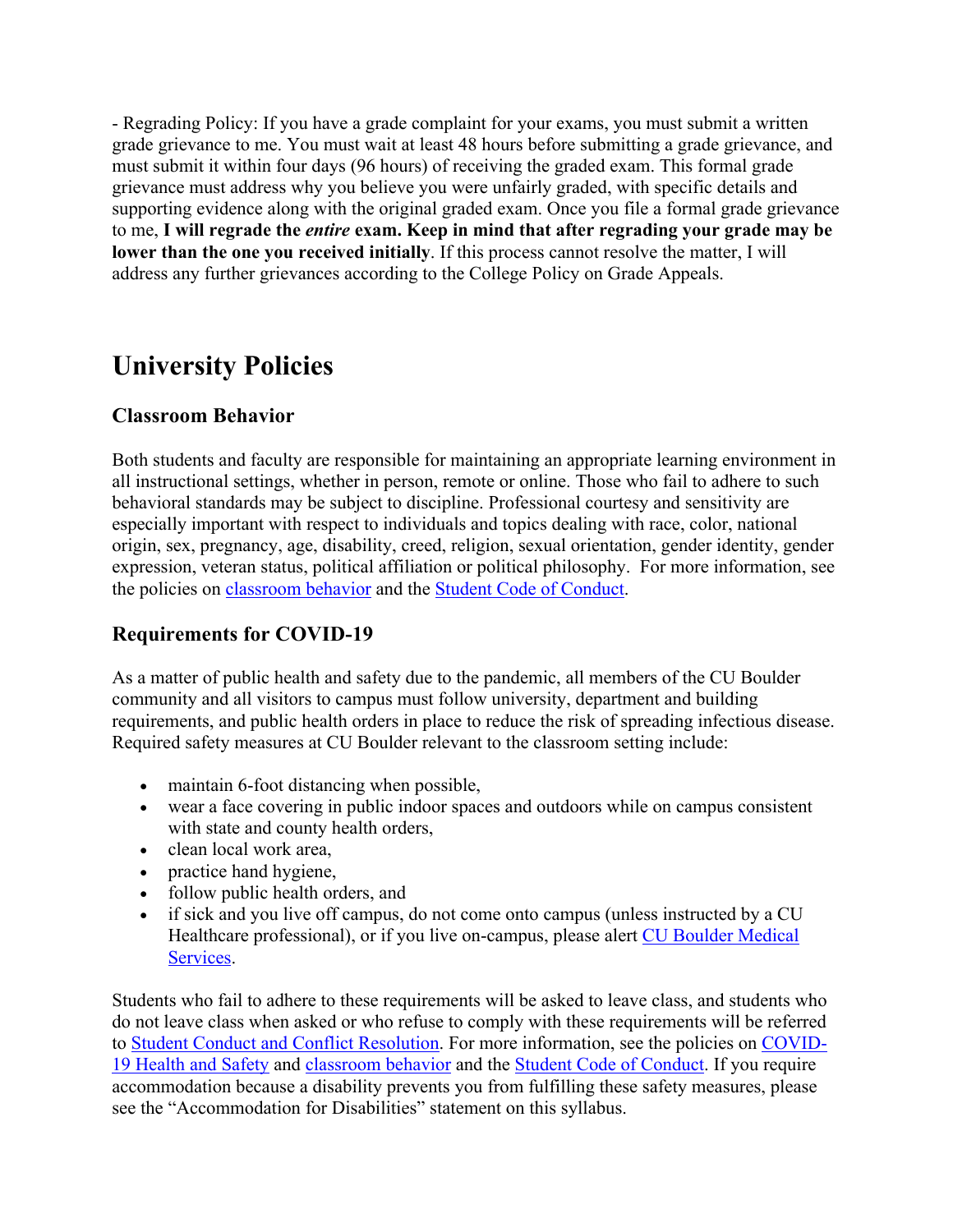Before returning to campus, all students must complete the COVID-19 Student Health and Expectations Course. Before coming on to campus each day, all students are required to complete a Daily Health Form.

Students who have tested positive for COVID-19, have symptoms of COVID-19, or have had close contact with someone who has tested positive for or had symptoms of COVID-19 must stay home and complete the Health Questionnaire and Illness Reporting Form remotely. In this class, if you are sick or quarantined**,** send me an email and we can discuss your course plan. Because of FERPA student privacy laws, you do not need to state the nature of your illness when alerting me.

# **Accommodation for Disabilities**

If you qualify for accommodations because of a disability, please submit your accommodation letter from Disability Services to your faculty member in a timely manner so that your needs can be addressed. Disability Services determines accommodations based on documented disabilities in the academic environment. Information on requesting accommodations is located on the Disability Services website. Contact Disability Services at 303-492-8671 or dsinfo@colorado.edu for further assistance. If you have a temporary medical condition, see Temporary Medical Conditions on the Disability Services website.

# **Preferred Student Names and Pronouns**

CU Boulder recognizes that students' legal information doesn't always align with how they identify. Students may update their preferred names and pronouns via the student portal; those preferred names and pronouns are listed on instructors' class rosters. In the absence of such updates, the name that appears on the class roster is the student's legal name.

# **Honor Code**

All students enrolled in a University of Colorado Boulder course are responsible for knowing and adhering to the Honor Code. Violations of the policy may include: plagiarism, cheating, fabrication, lying, bribery, threat, unauthorized access to academic materials, clicker fraud, submitting the same or similar work in more than one course without permission from all course instructors involved, and aiding academic dishonesty. All incidents of academic misconduct will be reported to the Honor Code (honor@colorado.edu); 303-492-5550). Students found responsible for violating the academic integrity policy will be subject to nonacademic sanctions from the Honor Code as well as academic sanctions from the faculty member. Additional information regarding the Honor Code academic integrity policy can be found at the **Honor Code** Office website.

# **Sexual Misconduct, Discrimination, Harassment and/or Related Retaliation**

The University of Colorado Boulder (CU Boulder) is committed to fostering an inclusive and welcoming learning, working, and living environment. CU Boulder will not tolerate acts of sexual misconduct (harassment, exploitation, and assault), intimate partner violence (dating or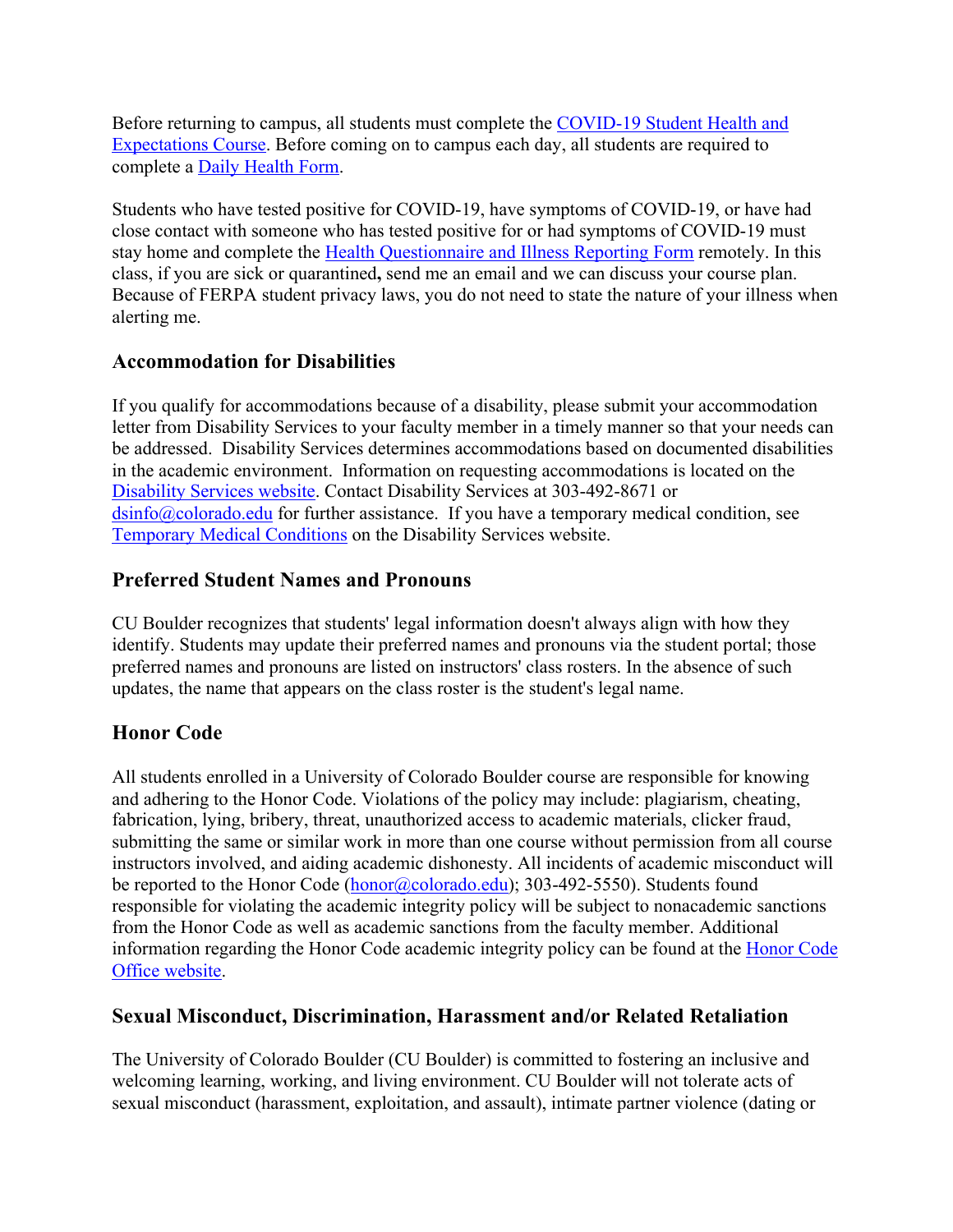domestic violence), stalking, or protected-class discrimination or harassment by members of our community. Individuals who believe they have been subject to misconduct or retaliatory actions for reporting a concern should contact the Office of Institutional Equity and Compliance (OIEC) at 303-492-2127 or  $\frac{\text{cup} \cdot \text{cup} \cdot \text{cup} \cdot \text{cup}}{\text{cup} \cdot \text{cup} \cdot \text{cup}}$ . Information about the OIEC, university policies, anonymous reporting, and the campus resources can be found on the OIEC website.

Please know that faculty and instructors have a responsibility to inform OIEC when made aware of incidents of sexual misconduct, dating and domestic violence, stalking, discrimination, harassment and/or related retaliation, to ensure that individuals impacted receive information about options for reporting and support resources.

# **Religious Holidays**

Campus policy regarding religious observances requires that faculty make every effort to deal reasonably and fairly with all students who, because of religious obligations, have conflicts with scheduled exams, assignments or required attendance. In this class, send me an email in the beginning of the semester informing me of your schedule conflict. See the campus policy regarding religious observances for full details.

# **Course Readings**

Students are required to complete the reading assignments by the associated date. Additional short readings (e.g. news articles) may be assigned. **Please check Canvas for latest updates and changes**.

# **Part I. Theoretical Foundations**

## **Week 1. Introduction to International Political Economy (8/24, 8/26)**

Oatley Ch. 1

## **Week 2. Theoretical Foundations (8/31, 9/2)**

\_Katzenstein, Peter J., Robert O. Keohane, and Stephen D. Krasner. 1998. International Organization and the Study of World Politics. *International Organization* 52 (4): 645- 685.

\_Fearon, James. 1991. Counterfactuals and Hypothesis Testing in Political Science. *World Politics*. 169-195.

Koremenos, Barbara, Charles Lipson, and Duncan Snidal. 2001. The Rational Design of International Institutions. *International Organization* 55 (4): 761-799.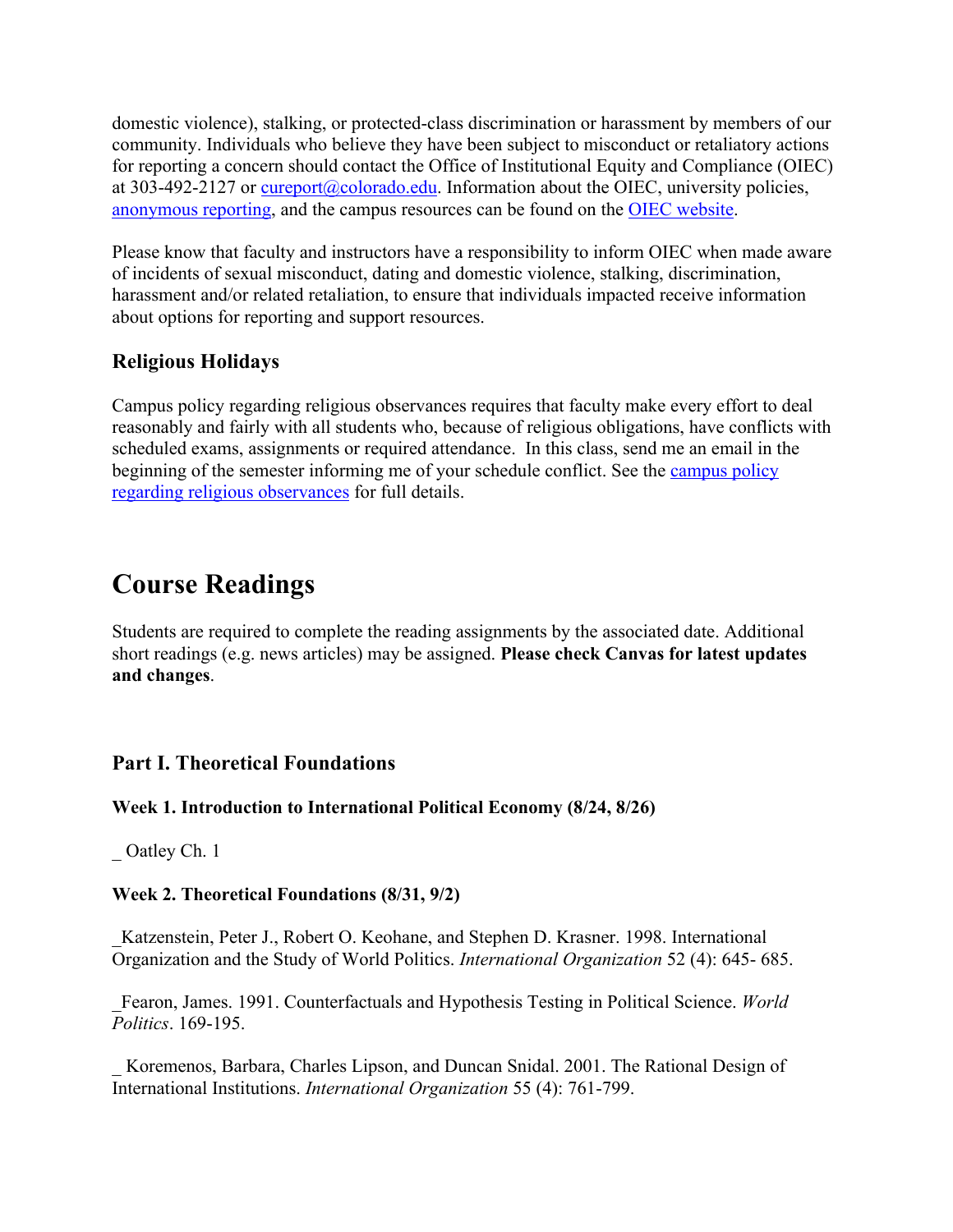Rosendorff, B. Peter, and Helen V. Milner. 2001. The Optimal Design of International Trade Institutions: Uncertainty and Escape. *International Organization* 55 (4): 829-57.

### **Part II. International Trade**

#### **Week 3. The Political Economy of International Trade Cooperation (9/9)**

\_ Oatley Ch. 2 & 3

Steinberg, Richard H. 2992. In the Shadow of Power? Consensus-Based Bargaining and Outcomes in the GATT/WTO. *International Organization* 56 (2): 339-374.

#### **Week 4. Society and State in Trade Politics (9/14, 9/16)**

Oatley Ch. 4 & 5

Michael Hiscox. The Domestic Sources of Foreign Economic Policies. (Ravenhill Ch. 4)

Andrew Moravcsik. 1997. Taking Preferences Seriously: A Liberal Theory of International Politics. *International Organization* 51 (4): 513-553.

\_ Stephen Krasner. 1976. State Power and the Structure of International Trade. *World Politics* 28 (3): 317-347.

#### **Week 5. Trade and Development (9/21, 9/23)**

\_ Oatley Ch. 6 & 7

### **Book Review due: September 25, 9:00 PM**

### **Part III. International Finance**

#### **Week 6. International Monetary System (9/28, 9/30)**

\_ Oatley Ch. 10, 11, 12, 13

\_ Copelovitch, Mark, Jeffry Frieden, and Stefanie Walter. 2016. The Political Economy of the Euro Crisis. *Comparative Political Studies* 49 (7): 811-840.

#### **Week 7. Developing Countries and International Finance (10/5, 10/7)**

\_ Oatley Ch. 14 & 15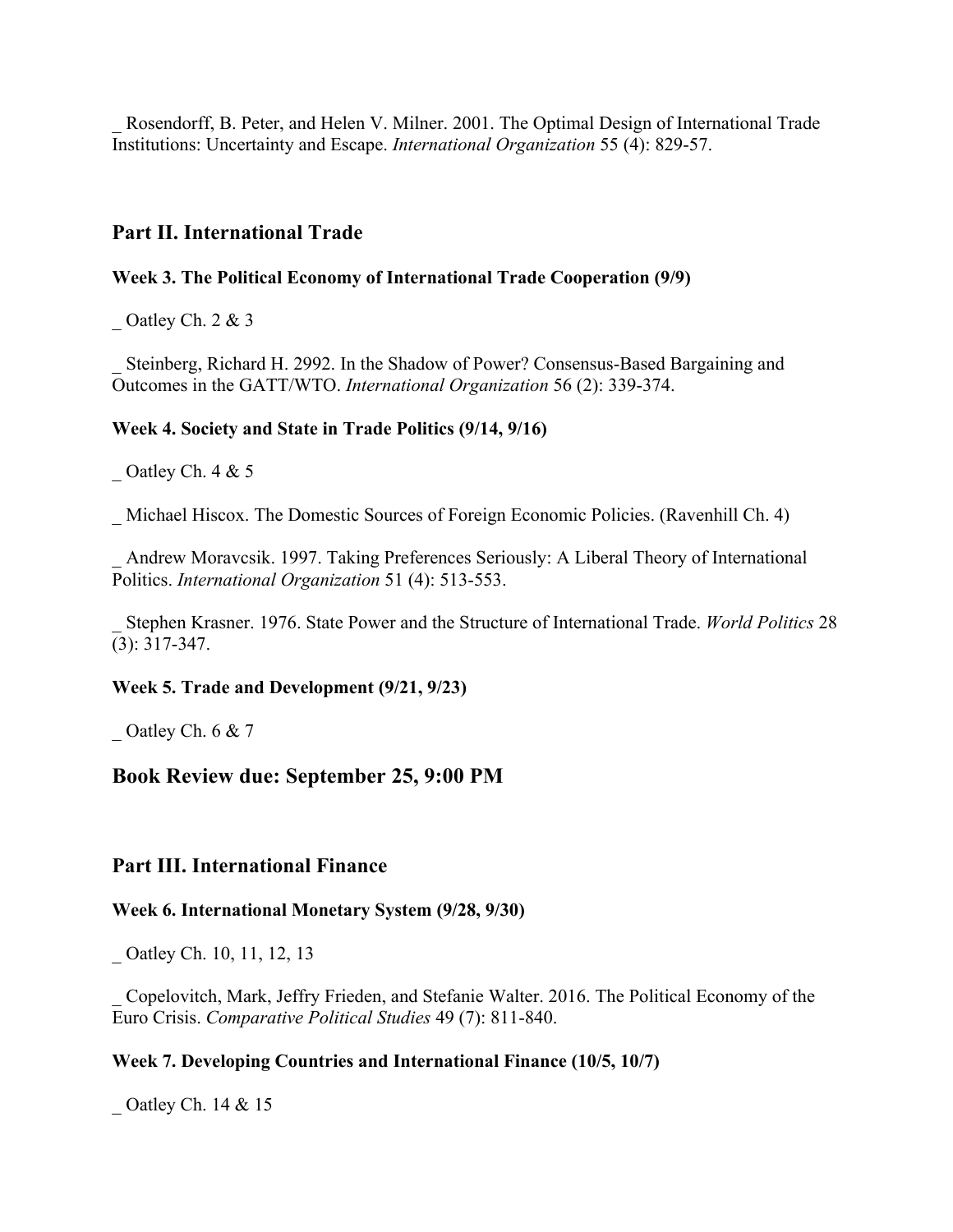Broz, Lawrence and Jeffry Frieden. 2001. The Political Economy of International Monetary Relations. *Annual Review of Political Science* (4): 317-343.

### **Week 8. Global Financial Crisis & Global Governance (10/12, 10/14)**

Oatley Ch. 11

\_ Greenspan, Alan. 2013. Never Saw it Coming. *Foreign Affairs*.

\_ Kindleberger, Charles and Robert Aliber. 2011. *Manias, Panics and Crashes: A History of Financial Crises* (6th edition), Ch. 1, 14. New York: Palgrave Macmillan.

## **Midterm: Oct. 14, 9 PM**

### **Part IV. MNCs**

#### **Week 9. MNCs and Global Value Chain (10/19, 10/21)**

 $\sim$  Oatley Ch. 8 & 9.

Gereffi, Gary, Humphrey, John, Sturgeon, Timothy. 2005. The Governance of Global Value Chains. *Review of International Political Economy* 12(1): 78-104.

\_Feenstra, Robert. 1998. Integration of Trade and Disintegration of Production in the Global Economy. *Journal of Economic Perspectives* 12 (4): 31-50.

#### **Week 10. Regulations and MNCs (10/26, 10/28)**

Mansfield, Edward D. and Marc L. Busch. 1995. The Political Economy of Nontariff Barriers: A Cross-National Analysis*. International Organization* 49 (4): 723-749.

\_ Vogel, David. 2008. Private Global Business Regulation. *Annual Review of Political Science* 11: 261-282.

#### **Week 11. Competition Policy (11/2, 11/4)**

\_ Baumol, William, Robert Litan, and Carl Schramm. 2007. *Good Capitalism, Bad Capitalism, and the Economics of Growth and Prosperity*, New Haven: Yale University Press, Ch.4, 60-92.

\_ Bremmer, Ian. 2009. State Capitalism Comes of Age: The End of the Free Market? *Foreign Affairs*.

Gerber, David. Ch. 4. Globalization and Competition Law: Conflict, Uncertainty, and the Promise of Convergence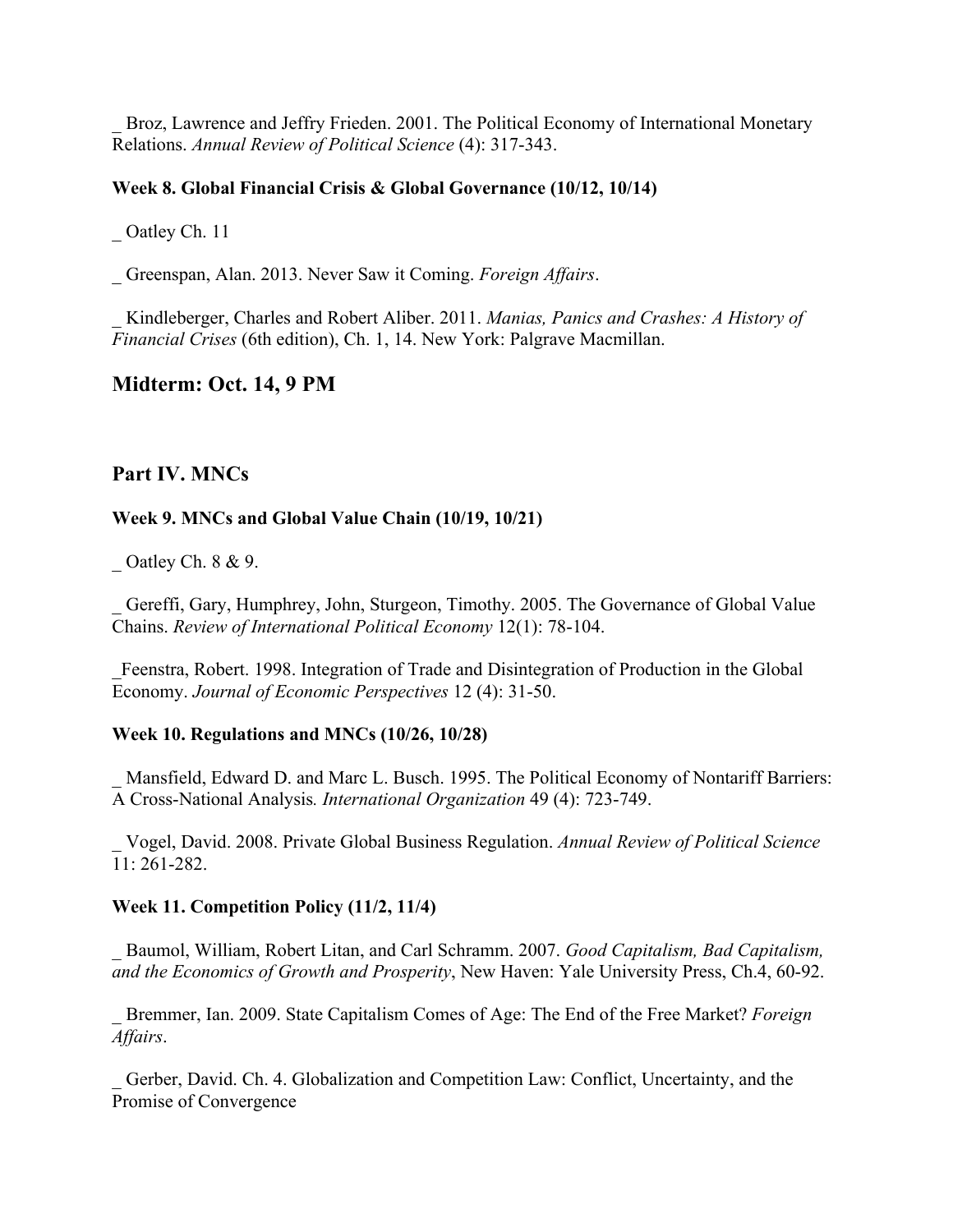\_ UNCTAD Report. 2008. Recent Important Competition Cases Involving More than One Country.

# **Short Paper due: Nov. 6, 9:00 PM**

# **Part V. Development and Globalization**

## **Week 12. Politics of Economic Development (11/9, 11/11)**

Rudra, Nita and Stephan Haggard. 2005. Globalization, Democracy, and Effective Welfare Spending in the Developing World. *Comparative Political Studies* 38 (9): 1015-1049.

\_ Dunning, Thad. 2005. Resource Dependence, Economic Performance, and Political Stability. *Journal of Conflict Resolution* 49 (4): 451-482.

\_ Ross, Michael L. 1999. Review: The Political Economy of the Resource Curse. *World Politics*  51 (2): 297-322.

### **Week 13. Aid and Development (11/16, 11/18)**

\_ Alesina, Alberto, and David Dollar. 2000. Who Gives Foreign Aid to Whom and Why? *Journal of Economic Growth* 5 (1): 33-63.

\_ Bueno de Mesquita, Bruce, and Alastair Smith. 2009. A Political Economy of Aid*. International Organization* 63 (2): 309-340.

Milner, Helen V., and Dustin H. Tingley. 2010. The Political Economy of U.S. Foreign Aid: American Legislators and the Domestic Politics of Aid. *Economics & Politics* 22 (2): 2002-32.

\_ Peters, Margaret. *Trading Barriers*. New York: Princeton Press, Ch.2.

### **Week 14. IPE and Security (11/23, 11/25)**

\_ Hirschman, Albert O. 1980 (1945). *National Power and the Structure of Foreign Trade*. Berkeley, CA: University of California Press, Ch. 1.

\_ Drezner, Daniel 2003. The Hidden Hand of Economic Coercion. *International Organization* 57 (3): 643-659.

\_ Gartzke, Erik. 2007. The Capitalist Peace*. American Journal of Political Science* 51 (1): 166- 191.

### **Week 15. Globalization and Automation (11/30, 12/2)**